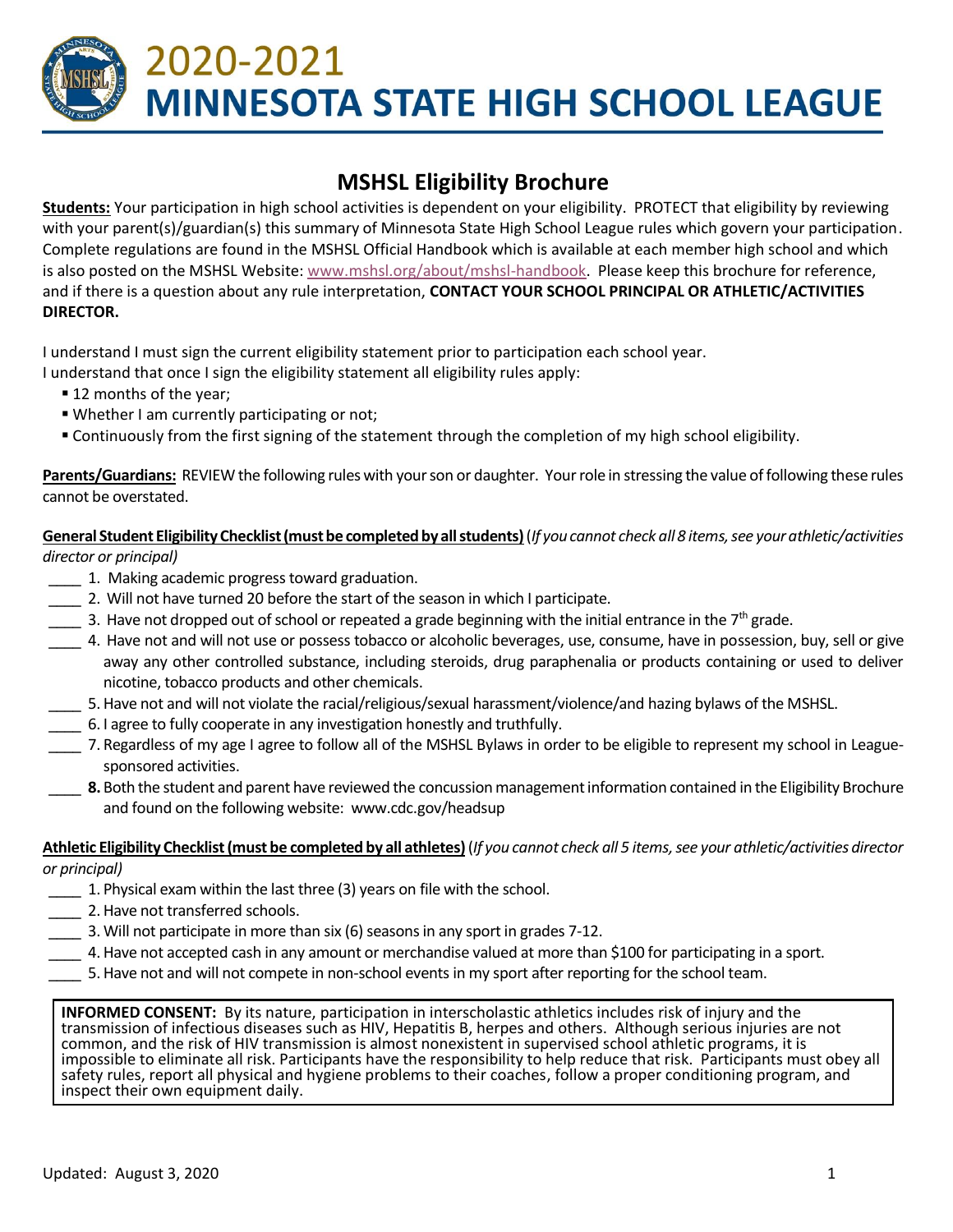## **GENERAL BYLAW REVIEW**

#### **All MSHSL eligibility determinations are based on bylaws found in the most current official handbook or on the MSHSL website at:** [www.mshsl.org/about/mshsl-handbook](http://www.mshsl.org/about/mshsl-handbook)

*\** Denotes rules applicable to cheerleaders

- **1. \*ACADEMIC** (Credit Requirement) To be eligible, a student must be making satisfactory progress toward the school's requirement for graduation.
- **2. \*AGE** A student who turns 20 during the 11<sup>th</sup> or 12<sup>th</sup> semester since first entering the 7<sup>th</sup> grade shall be allowed to participate through the completion of the  $12^{th}$  semester. Adapted athletes are eligible to participate until their 22<sup>nd</sup> birthday, provided they meet all other eligibility requirements.
- *3.* **AMATEUR STATUS** A student must be an amateur in that sport. A student may not receive cash or merchandise for athletic participation. A student does not lose her/his amateur status because of reimbursement for officiating, instructing, teaching or coaching a sport. *(Reference Bylaw 201 for further amateur provisions)*
- **4. AWARDS** Acceptable awards to students in recognition of participation in high school activities include medals, ribbons, letters, trophies, plaques and other items of little or no intrinsic value (\$100.00 or less). Violation will render a student ineligible for participation in that activity.
- **5. \*ENROLLMENT, ATTENDANCE, AND REQUIRED SUBJECT LOAD** Students must be fully enrolled in (as defined by the Minnesota Department of Education) and attending the school before they are eligible to represent that school in MSHSL sponsored activities. Students must be properly registered, attending school and classes regularly. Students must be on track to meet the school's graduation requirements in six years (12 consecutive semesters) beginning with the first day of attendance in the 7<sup>th</sup> grade.

For transfer eligibility purposes participation in a school program is considered full enrollment at that school.

- **6. FOREIGN EXCHANGE STUDENTS** Approved Foreign Exchange Students are limited to 1 calendar year of high school eligibility beginning with their 1st date of enrollment and attendance. **INTERNATIONAL STUDENTS** – Students not participating in a CSIET approved foreign exchange program are eligible only at the B-squad or JV level for one calendar year.
- **7. \*GENERAL ELIGIBILITY** In order to be eligible for regular season and MSHSL tournament competition, a student must be fully enrolled as defined by the Minnesota Department of Education and a bona fide member of his or her high school in good standing. A student who is under penalty of exclusion, expulsion or suspension, whose character or conduct violates the Student Code of Responsibilities and is not in good standing, shall be ineligible for a period of time as determined by the principal.

#### **Student Code of Responsibilities**

*As a student participating in my school's interscholastic activities, I understand and accept the following responsibilities:*

- *A. I will respect the rights and beliefs of others and will treat others with courtesy and consideration.*
- *B. I will be fully responsible for my own actions and the consequences of my actions*
- *C. I will respect the property of others.*
- *D. I will respect and obey the rules of my school and the laws of my community, state and country.*
- *E. I will show respect to those who are responsible for enforcing the rules of my school and the laws of my community, state and country.*

A student ejected from a contest shall be ineligible for the next regularly scheduled game or meet at that level of competition and all other games or meets in the interim at any level of competition, for the first ejection. All subsequent ejections shall result in ineligibility for four (4) regularly scheduled games or meets.

- **8**. **\*SEASONS OF PARTICIPATION** No student may participate in more than six (6) seasons in any sport while enrolled in grades 7-12, semesters 1-12 inclusive.
- **9**. \***SEMESTERS IN HIGH SCHOOL** A student shall not participate in an interscholastic contest after the student's twelfth semester in grades 7-12 inclusive. All twelve semesters shall be consecutive, beginning in the 7th grade.
- **10. JUNIOR HIGH/MIDDLE SCHOOL PARTICIPATION** Participation in high school interscholastic programs is limited to students in grades 7-12 inclusive. Students in grade 7, 8 and 9 may participate if enrolled in the regular continuation school for the educational unit and if all other eligibility requirements of the League have been met. Elementary students in grades 1-6 are not eligible for participation in any MSHSL-sponsored activity; B-squad, junior varsity or varsity level.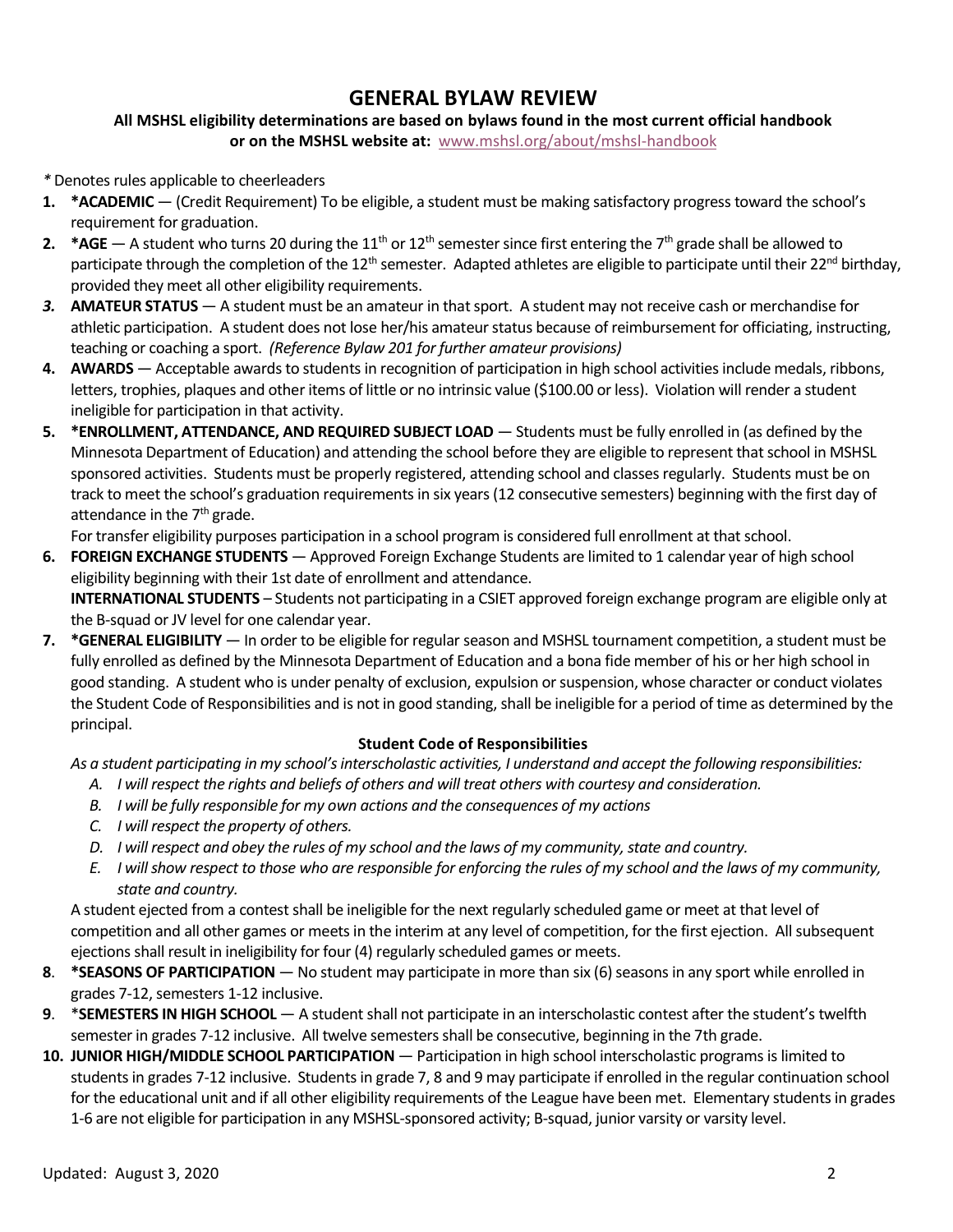**11. \*GRADUATE** — Students who have graduated from a secondary school, or who have completed the terminal or final grade of a secondary school, or who have earned a GED or diploma are not eligible for participation in any League activity A student who graduates while a member of a team with a season in progress may complete the season if three or fewer weeks of the regular season, exclusive of League tournament play, remain.

#### **12. \*MOOD-ALTERING CHEMICALS**

#### **A. Reference Bylaw 205**

Twelve months of the year, a student shall not at any time, regardless of the quantity:

- use or consume, have in possession a beverage containing alcohol;
- use or consume, have in possession tobacco;
- use or consume, have in possession, buy, sell, or give away any other controlled substance or drug paraphernalia,
- use or consume, have in possession, buy, sell or give away products containing, or products used to deliver nicotine tobacco products and other chemicals.

"Tobacco products" means: any product containing, made, or derived from tobacco that is intended for human consumption, whether chewed, smoked, absorbed, dissolved, inhaled, snorted, sniffed, or ingested by any other means, or any component, part or accessory of a tobacco product, (5) use or consume, have in possession, buy, sell or give away any substance or product where the intent of such use of the substance or product is to induce intoxication, excitement, or stupefaction of the central nervous system, except under the direction and supervision of a medical doctor. Such substance or products shall include, but are not limited to, synthetic drugs, gasoline, glue, aerosol devices, bath salts, and any substances addressed by Minnesota or Federal law.

- 1. The bylaw applies continuously from the first signing of the student Eligibility Brochure.
- 2. It is not a violation for a student to be in possession of a controlled substance specifically prescribed for the student's own use by her/his doctor.

#### **B. Penalty**

- 1. **First Violation**: After confirmation of the first violation, the student shall lose eligibility for the next two (2) consecutive interscholastic contests or two (2) weeks of a season in which the student is a participant, whichever is greater. No exception is permitted for a student who becomes a participant in a treatment program.
- 2. **Second Violation**: After confirmation of the second violation, the student shall lose eligibility for the next six (6) consecutive interscholastic contests in which the student is a participant or three (3) weeks, whichever is greater. No exception is permitted for a student who becomes a participant in a treatment program.
- 3. **Third and Subsequent Violations**: After confirmation of the third or subsequent violations, the student shall lose eligibility for the next twelve (12) consecutive interscholastic contests in which the student is a participant or four (4) weeks, whichever is greater. If after the third or subsequent violations, the student has been assessed to be chemically dependent and the student on her/his own volition becomes a participant in a chemical dependency program or treatment program, then the student may be certified for reinstatement in MSHSL activities after a minimum period of six (6) weeks. Such certification must be issued by the director or a counselor of a chemical dependency treatment center.
- 4. **Penalties** are progressive and consecutive.
- 5. **Denial Disqualification:** A student shall be disqualified from all inter-scholastic athletics for nine (9) additional weeks beyond the student's original period of ineligibility when the student denies violation of the rule, is allowed to participate and then is subsequently found guilty of the violation.

#### **C. Penalties for Category II Activities**

**Definition - Category II Activities**: Those League-sponsored activities in which a member school does not have a schedule of interscholastic contests, exclusive of League-sponsored tournaments. Fine Arts Activities

- 1. Speech activities including One Act Play when a school schedules no interscholastic contests and participates only in the League-sponsored tournament series.
- 2. Music Activities.
- 3. Visual Arts Activities.

Each member school shall develop penalties which will apply to the participants in these activities. A copy of the member school's policy shall be filed in the principal's office.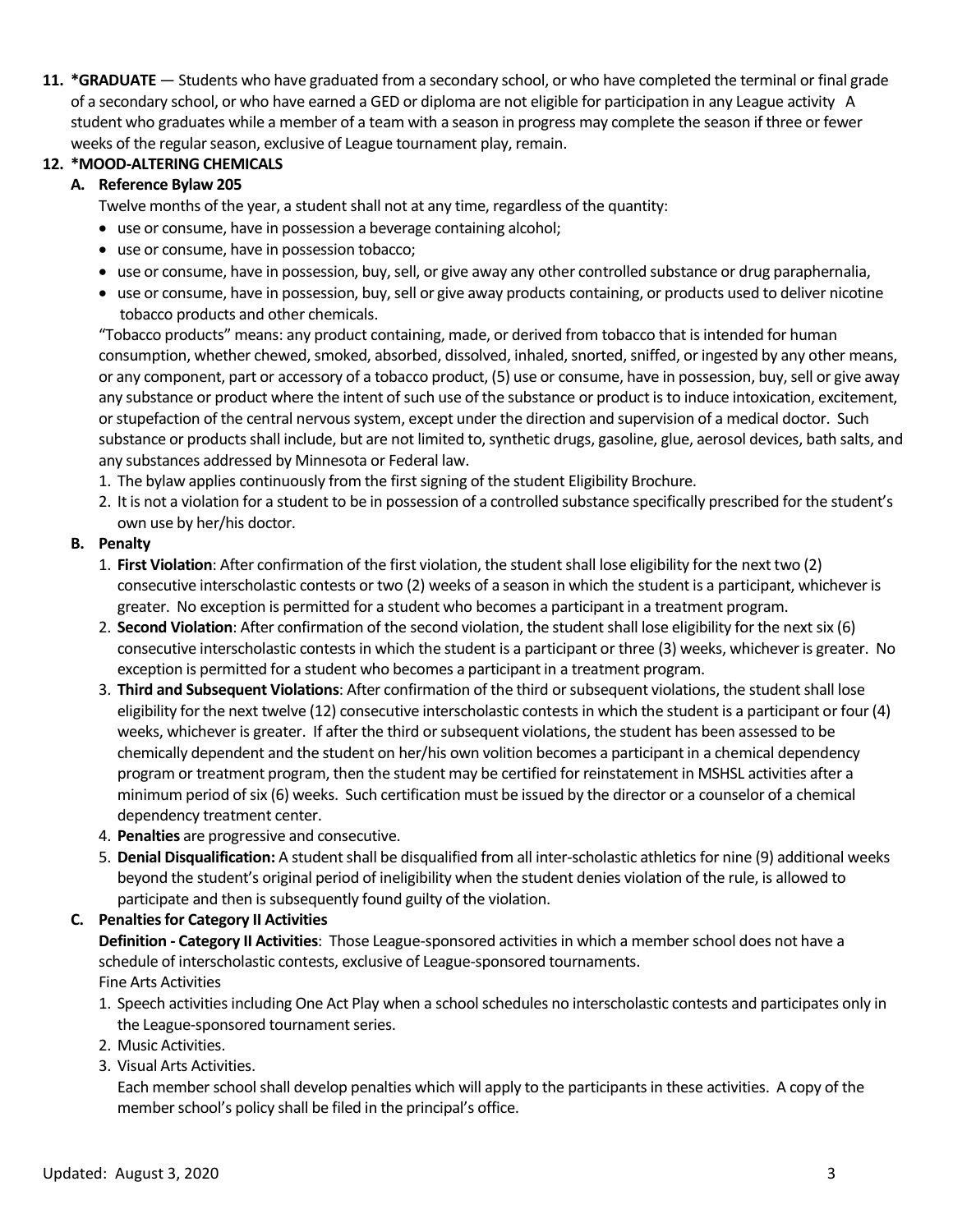#### **13. \*SEXUAL/RACIAL/RELIGIOUS HARASSMENT / VIOLENCE AND HAZING**

#### **A. Reference Bylaw 209.00**

A student shall not engage in the sexual, racial, religious harassment, violence or hazing during the school year or any portion of an activity season that occurs prior to the start of the school year or after the close of the school year.

#### **B. Reporting Procedures**

- 1. Any person who believes he or she has been the victim of sexual, racial, religious harassment, violence or hazing or any person with knowledge or belief of conduct, which may constitute hazing, shall report the alleged acts immediately to an appropriate school district official designated by this policy.
- 2. The building principal is the person responsible for receiving reports of sexual, racial, religious harassment, violence or hazing at the building level. Any person may report hazing directly to a school district human rights officer or to the superintendent.
- 3. Teachers, administrators, officials, volunteers, and employees of the school district shall be particularly alert to possible situations, circumstances or events which might include sexual, racial, religious harassment, violence or hazing. Any such person who receives a report of, observes, or had other knowledge or belief of conduct, which may constitute sexual, racial, religious harassment, violence or hazing, shall inform the building principal immediately.
- 4. Submission of a good faith complaint or report of sexual, racial, religious harassment, violence or hazing will not affect the complainant or reporter's future employment, grades or work assignments.

#### **C. Reprisal**

The school district will discipline or take appropriate action against any student, teacher, administrator, volunteer, coach, official contractor or employee of the school district who retaliates against any person who makes a good faith report of alleged sexual, racial, religious harassment, violence or hazing or against any person who testifies, assists, or participates in an investigation, or against any person who testifies, assists or participates in a proceeding or hearing relating to such sexual, racial, religious harassment, violence or hazing. Retaliation includes, but is not limited to, any form of intimidation, reprisal or harassment.

#### **D. Penalties for Category I Activities**

- 1. First Violation: the student shall lose eligibility for the next two (2) consecutive interscholastic contests or two (2) weeks, 14 calendar days, of a season in which the student is a participant, whichever is greater. *Recommendations:* 
	- *a) It is recommended that the school develop a local education program through which the student would receive information about* sexual, racial, religious harassment, violence or hazing*.*
	- *b) 2) It is recommended that, when appropriate, the school refer a student to a community agency or a professional individual outside the school for counseling.*
- 2. Second Violation: the student shall lose eligibility for the next six (6) consecutive interscholastic contests or three (3) weeks, 21 calendar days, whichever is greater, in which the student is a participant. *Recommendation: It is recommended that before being re-admitted to activities following suspension for the second violation, the student shall show evidence in writing that the student has received counseling from a community agency or professional individual such as a school counselor, medical doctor, psychiatrist, or psychologist.*
- 3. Third or Subsequent Violations: the student shall lose eligibility for the next twelve (12) consecutive interscholastic contests or four (4) weeks, 28 calendar days, whichever is greater, in which the student is a participant.
- 4. Penalties are progressive and consecutive.

#### **E. Penalties for Category II Activities**

Each member school shall develop penalties that it will apply to the participants in these activities. A current copy of the member school's policy shall be kept on file in the member school.

- **14. SERVING A MSHSL PENALTY** A student must be a student in good standing, and able to be placed in the game, meet or contest except for the penalty being served. (Students who are not in good standing due to suspension, expulsion, injury, illness, family vacations, etc. are not able to be placed in a game, meet or contest and are therefore not able to count those contests toward the penalty).
- **15**. **PROGRESSIVE AND CONSECUTIVE PENALTIES** Penalties shall be progressive and consecutive beginning with the student's first participation in a League activity and continuing through the student's high school career.
- **16. COLLEGE/UNIVERSITY TEAMS** Individuals who have participated with a college or university team are ineligible for participation in any activity of the League.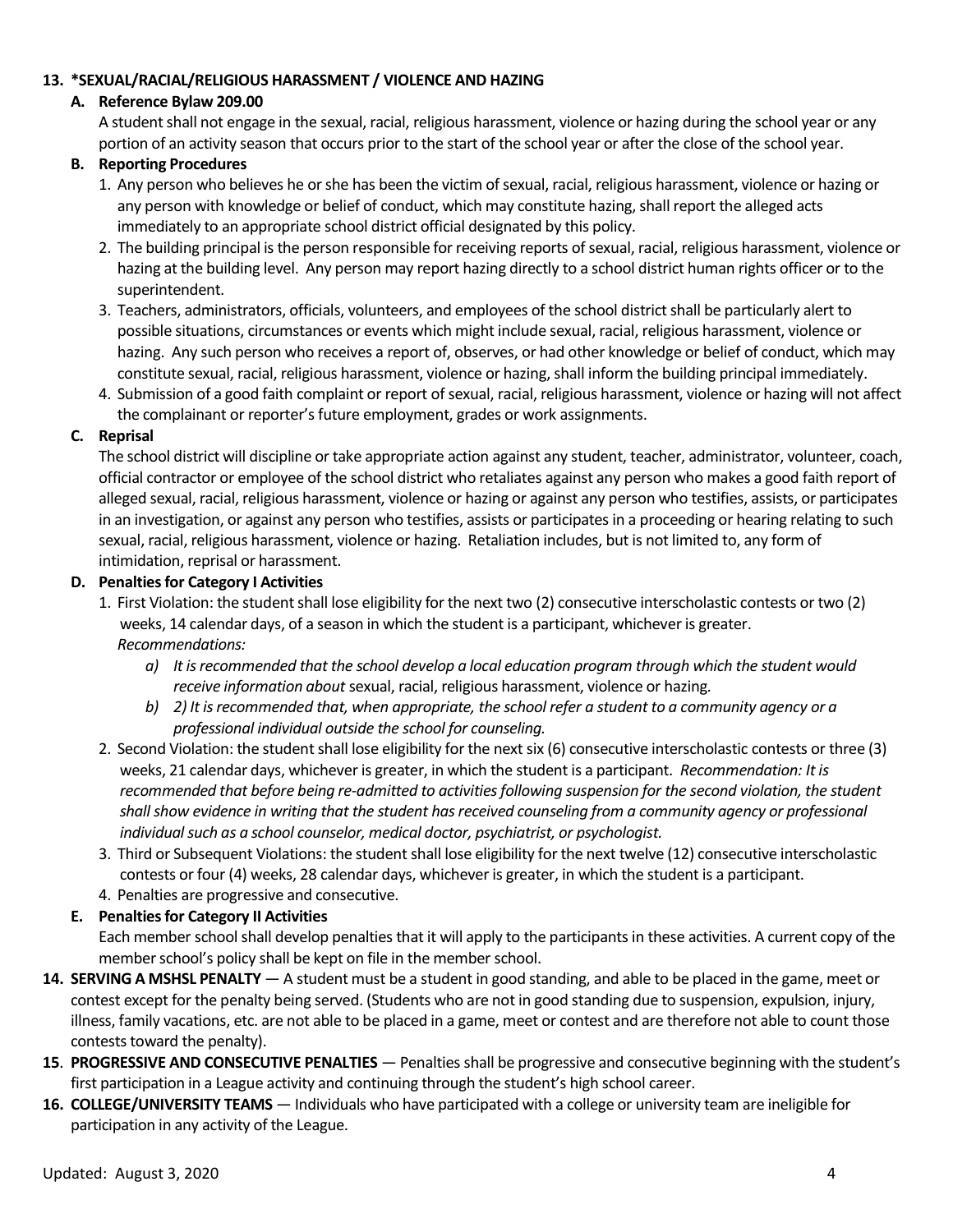**17. FAIR HEARING PROCEDURE** — The League Constitution provides a Fair Hearing Procedure for the student or parent contesting a school's determination of ineligibility for a student. **The student has 10 calendar days in which to appeal the school's decision**. The appeals process includes an appeal before a hearing panel at the school and the right, if desired, to appeal that decision to the League's Board of Directors. An independent hearing examiner will hear the appeal and make written findings of fact, conclusions and a recommendation for the Board of Directors following the hearing. The Board's decision shall be final. A complete listing of the Fair Hearing Procedure may be obtained from the athletic director or principal of the high school or a[t www.mshsl.org/about/mshsl-handbook.](http://www.mshsl.org/about/mshsl-handbook)

## **ATHLETIC RULES**

- **1. \*PHYSICAL EXAMINATION AND PARENTS PERMIT** Any student who intends to participate in high school interscholastic athletics and cheerleading activities must have on file in the school, a record of a physical examination performed within the previous three (3) years. A health questionnaire shall be completed annually and could indicate the need for a physical examination prior to participation. The signature of the parent or guardian approving participation is required.
- **2. LAST DATE TO JOIN A TEAM** To be eligible for section and state competition, a student must be a member of that school's team not later than the fourth Monday from the official start of that sport season. Gymnasts must be on the school's team not later than the third Monday from the official start of that season. When a sport season begins on a Monday, that day shall be counted as the first Monday.

#### **3. NON-SCHOOL COMPETITION AND TRAINING FOR TEAM AND INDIVIDUAL SPORTS**

**A. During the High School Season:** During the high school season a student may not participate as a member of a team or as an individual competitor in non-school sponsored games, meets, tournaments or contests, in the same sport. *Participation defined: practice, training, tryouts, scrimmaging and competing. Season Defined: The high school season shall run from the first date that practice may begin until the team is eliminated in MSHSL tournament competition*. Baseball, Softball and Skiing are exceptions to this rule.

**Exception:** Non-School Training During the High School Season for Athletes Who Qualify as Individual competitors to the State Tournament: (Swimming, Cross Country, Tennis, Skiing, Gymnastics, Wrestling, Synchronized Swimming, Golf, and Track and Field)

- **1. Lessons/Training:** During the MSHSL high school season athletes may take lessons from professionals and other nonschool coaches without limit as to where, when or who may provide the training. Athletes may not miss a high school practice, game, or meet to take a lesson or train for a non-school event. Athletes may take lessons and or train with a non-school team/club during the high school season in the same sport.
- **2. Competition:** Athletes will be able to compete in non-school events/competitions that do not match the events in which athletes currently compete in high school competition.

Exception: Summer Vacation Period — Students may participate in non-school competitions, meets, games, tournaments in the same sport they currently play at the high school level during the summer vacation period. *See definition of summer vacation below: 14.C.*

Summer Coaching waiver: If a student participates on a team coached by a member of the high school coaching staff, coaching contact shall end on July 31 unless a conditional extension to the summer waiver is granted by the school's athletic director.

Students may take private lessons during the MSHSL season.

- **B. During the School Year, Prior To and Following the High School Sports Season** A student may participate in contests, meets or tournaments as an individual competitor or as a member of a non-school team provided that these activities are voluntary and not influenced or directed by a salaried or non-salaried member of the student's sophomore, B-squad, junior varsity or varsity high school coaching staff.
	- 1. A student may not use any type of high school uniform.
	- 2. A student may not receive coaching or training from a salaried or non-salaried member of the student's sophomore, B-squad, junior varsity or varsity high school coaching staff in that sport. Power skating, tennis, gymnastics, and indoor soccer are included in this limitation.
	- 3. A student may receive training through private lessons from a person who is not a salaried or non-salaried member of the student's sophomore, B-squad, junior varsity or varsity high school coaching staff in that sport.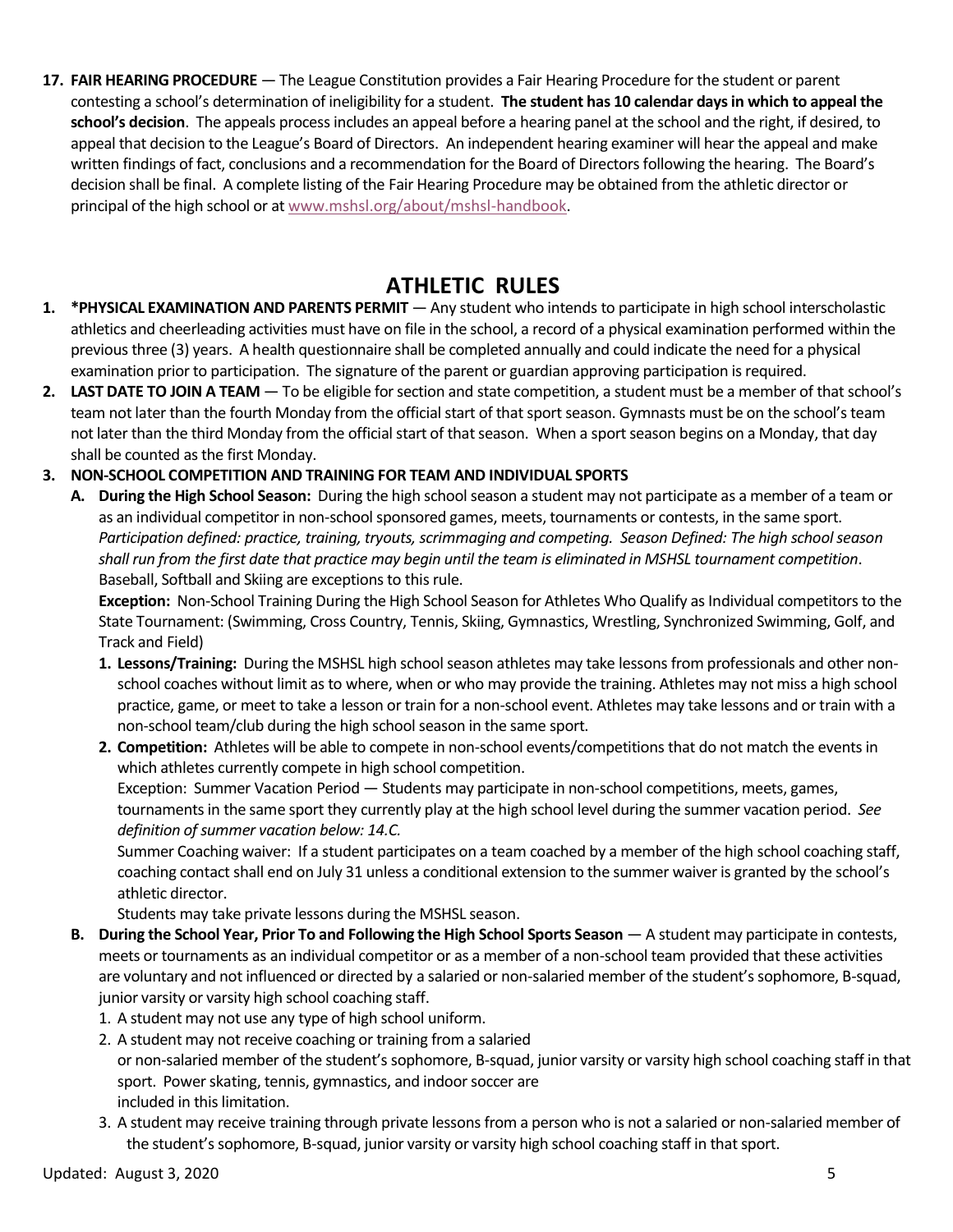4. A student's fee for non-school coaching or training must be provided by the student or the student's parent(s) or guardian(s) unless approved by the Board of Directors.

### **C. Summer Vacation Period**

A student may compete as an individual or as a member of a non-school team even though competing on a high school team in the same sport. *Summer shall be defined as June 1 through Labor Day. Summer for the sport of soccer shall be defined as June 1 through Sunday immediately preceding the official starting date of the MSHSL high school soccer season.* 

*Note: Students may participate in activities during the summer, as defined above, even though their high school sport season in the same sport has begun. For example, students may play in a non-school tennis tournament while a member of the high school team or participate in road races while a member of the cross country team through Labor Day. Soccer is excluded from dual participation as defined above.*

#### **D. Penalty**

- 1. First Violation: After confirmation of the first violation, the student shall lose eligibility in that sport for the next two (2) consecutive interscholastic contests or two (2) weeks of that season, whichever is greater. If there are fewer than two (2) events remaining in that sport, the loss of eligibility will continue into the next season in that sport. Note: This means that a senior who violates the bylaws at the end of one sport season will lose eligibility for two (2) games in the next sport season in which the student participates.
- 2. Second Violation: After confirmation of the second violation, the student shall lose eligibility in that sport for the next six (6) consecutive interscholastic contests or three (3) weeks, whichever is greater.
- 3. Third Violation: After confirmation of the third or subsequent violations, the student shall lose eligibility in that sport for the next twelve (12) consecutive interscholastic contests or four (4) weeks, whichever is greater.
- 4. Penalties are progressive and consecutive.

#### **E. Special Considerations**

- 1. National Teams and Olympic Development Programs The MSHSL may permit participation by high school students on bona fide national teams or in Olympic development programs if:
	- a. The program is approved and supported by the national governing body of the sport or if there is an Olympic development program of training and competition.
	- b. Directly funded by a national governing body on a national level.

c. Authorized by a national governing body for athletes having potential for future national team participation. Students who are invited to participate on National Teams or in Olympic Development Programs must contact their high school principal to obtain an application form. This must be completed at least thirty (30) days prior to participation.

- 2. During the school year, students who participate for their school in a sport may participate through training, try-out or competition on a National Team or in a United States Olympic Development Program provided the student receives an individual invitation from the United States Olympic Committee or the United States National Governing Body on the national level for that sport.
- 3. Students who have completed their eligibility in a sport are exempt from the non-school competition and training rules in that sport.

#### **4. ATHLETIC CAMPS AND CLINICS**

- **A. School Year** Students may attend athletic camps and clinics which have been approved by their high school principal.
- **B. Summer Vacation Period** Non-school specialized athletic camps and clinics do not require approval.
	- 1. The non-school sponsored camp or clinic fee must be provided by the student or the student's parent(s) or guardian, unless other arrangements are approved by the Board of Directors.
	- 2. A student may attend a camp or clinic where a member of the school's coaching staff (sophomore, B-Squad, junior varsity or varsity) in that sport owns, administers, directs, organizes, or serves as an instructor or is a staff member during the student's attendance.

#### **C. Penalty**

1. First Violation: After confirmation of the first violation, the student shall lose eligibility in that sport for the next two (2) consecutive interscholastic contests or two (2) weeks of that season, whichever is greater. If there are fewer than two (2) events remaining in that sport, the loss of eligibility will continue into the next season in that sport. Note: This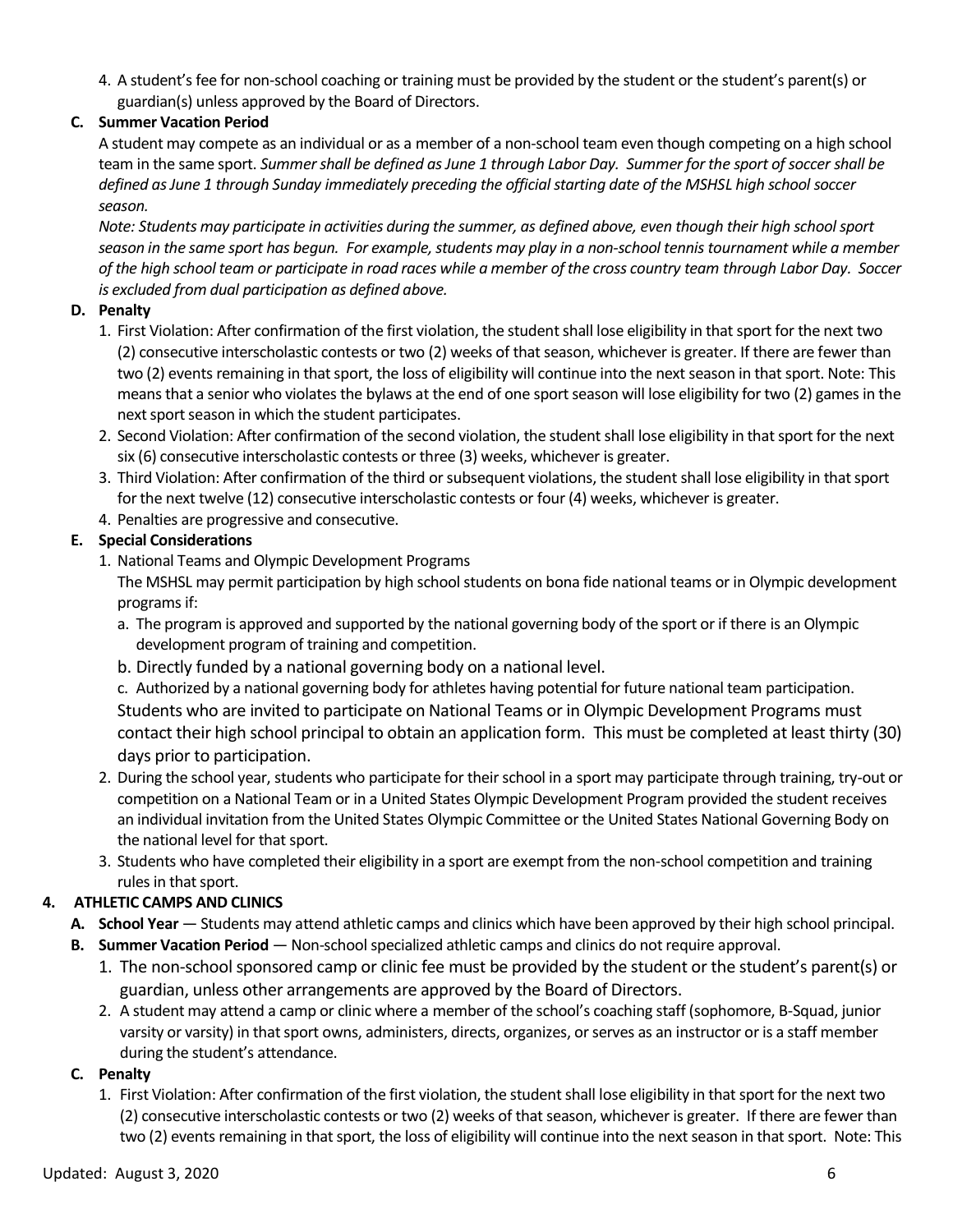means that a senior who violates the bylaws at the end of one sport season will lose eligibility for two (2) games in the next sport season in which the student participates.

- 2. Second Violation: After confirmation of the second violation, the student shall lose eligibility in that sport for the next six (6) consecutive interscholastic contests or three (3) weeks, whichever is greater.
- 3. Third Violation: After confirmation of the third or subsequent violations, the student shall lose eligibility in that sport for the next twelve (12) consecutive interscholastic contests or four (4) weeks, whichever is greater.

### **5**. **TRANSFER RULE** — Bylaw 111

- A. A transfer student is eligible for varsity competition provided the student was in good standing on the date of withdrawal from the last school the student attended and one (1) of the provisions in Section B (below) is met.
- B. A transfer student is eligible for varsity competition if:
	- 1. 9<sup>th</sup> Grade Option: The student is enrolling in 9th grade for the first time.
	- 2. Family Residence Change: the student transfers from one public school district attendance area to another public school district attendance area at any time during the calendar year in which there is a change of residence and occupancy in Minnesota by the student's parents. If the student's parents move from one public school district attendance area to another public school district attendance area, the student will be eligible at the public school in the new public school attendance area or a non-public school if the student transfers at the same time the student's parents move.

If the parents move from one public school district attendance area to another, the student shall continue to be fully eligible if the student continues enrollment in the prior school for the balance of the current marking period or for the balance of the academic school year. If the student elects either of the current enrollment options above, the student will be fully eligible upon transfer to the new school.

A student who elects not to transfer upon a parent's change in residence shall continue to be eligible at the school in which the student is currently enrolled.

- 3. Court Ordered Residence Change for Child Protection: the student's residence is changed pursuant to a child protection order placement in a foster home, or a juvenile court disposition order.
- 4. Divorced Parents: a student of legally divorced parents who have joint physical custody of the student may move from one custodial parent to the other custodial parent and be fully eligible at the public school in the new public school district attendance where the residence of the receiving parent is located. The student may utilize this provision only one time during grades 9-12 inclusive.
- 5. Move from Out of State: if a student's parents move to Minnesota from a state or country outside of Minnesota and if the student moves at the same time the parent establishes a residence in a Minnesota public school district attendance area, the student shall be eligible at the first school the student attends in Minnesota.
- C. If none of the provisions in Athletic Rule 5.B.2.1-5 (above) are met, the student is ineligible for varsity competition for a period of one (1) calendar year beginning with the first day of attendance in the new school.
	- 1. Students are immediately eligible for competition at the non-varsity level.
	- 2. A student may not obtain eligibility as a result of a transfer. If at the time of transfer the student was not fully eligible in the previous school, the student shall be ineligible in the new school. A student who was not in good standing at the time of transfer shall be ineligible until the penalty from the previous school has been served.
	- 3. Each time a student transfers and the conditions of the transfer do not meet any of the provisions of Bylaw 111.1.B.iv, the student will be ineligible for varsity competition for a period of one (1) calendar year beginning with the first day of attendance at the new school. For example, if a student, while serving a one-year transfer suspension, transfers to another school and none of the provisions of Bylaw 111.1.B.i-v are met, an additional one-year suspension will be applied. The student will begin serving the additional one-year suspension immediately following the completion of the previous one-year suspension.
- 4. Enrollment Options Program: a student who utilizes Minnesota Statute 124D.03 Enrollment Options Programs, and transfers without a corresponding change of residence by the student's parents shall elect one of the following:
	- a. retain full eligibility for varsity competition for one (1) calendar year at the school where the student was enrolled prior to the transfer after which time the student shall become fully eligible at the school to which the student has open enrolled; or
	- b. be eligible only at the non-varsity level in the school to which the student has open enrolled for one (1) calendar year.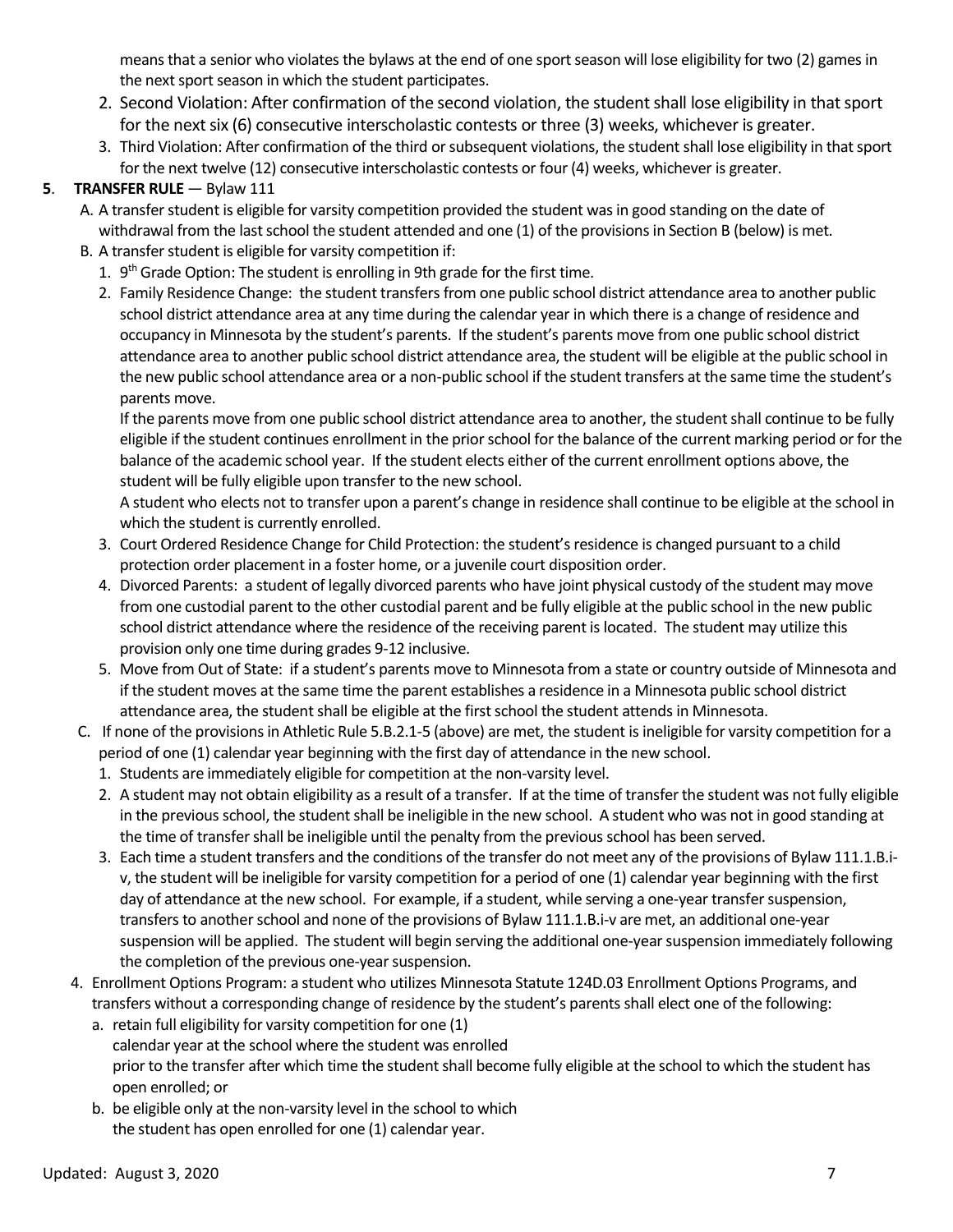5. A student who transfers from one MSHSL member school to another MSHSL member school is ineligible for varsity competition for fifteen (15) calendar days from the first day the student attends practice in the fall or attends classes in the new school for the first time.

Upon transfer, the student will be ineligible at the former school and may practice at the new school but may not compete in any varsity activity at the new school.

The student will retain full eligibility at the former school if the student chooses to return to the former school during the fifteen (15) calendar day period.

If the student remains at the new school, following the fifteen (15) calendar day period, the student will become eligible at the varsity level only when the student has fully met all of the transfer criteria and has been deemed to be eligible both by the new school and the League office.

If any of the transfer criteria has not been met, the student will be ineligible for varsity competition at the new school and must then choose between varsity eligibility at the former school or JV eligibility at the new school.

- a. The student may elect to decline the 15-day window to become eligible to compete at the varsity level at the Receiving School once the school administration determines the student has met all of the varsity participation eligibility criteria.
- b. A student may utilize this provision one time per 365 calendar day period.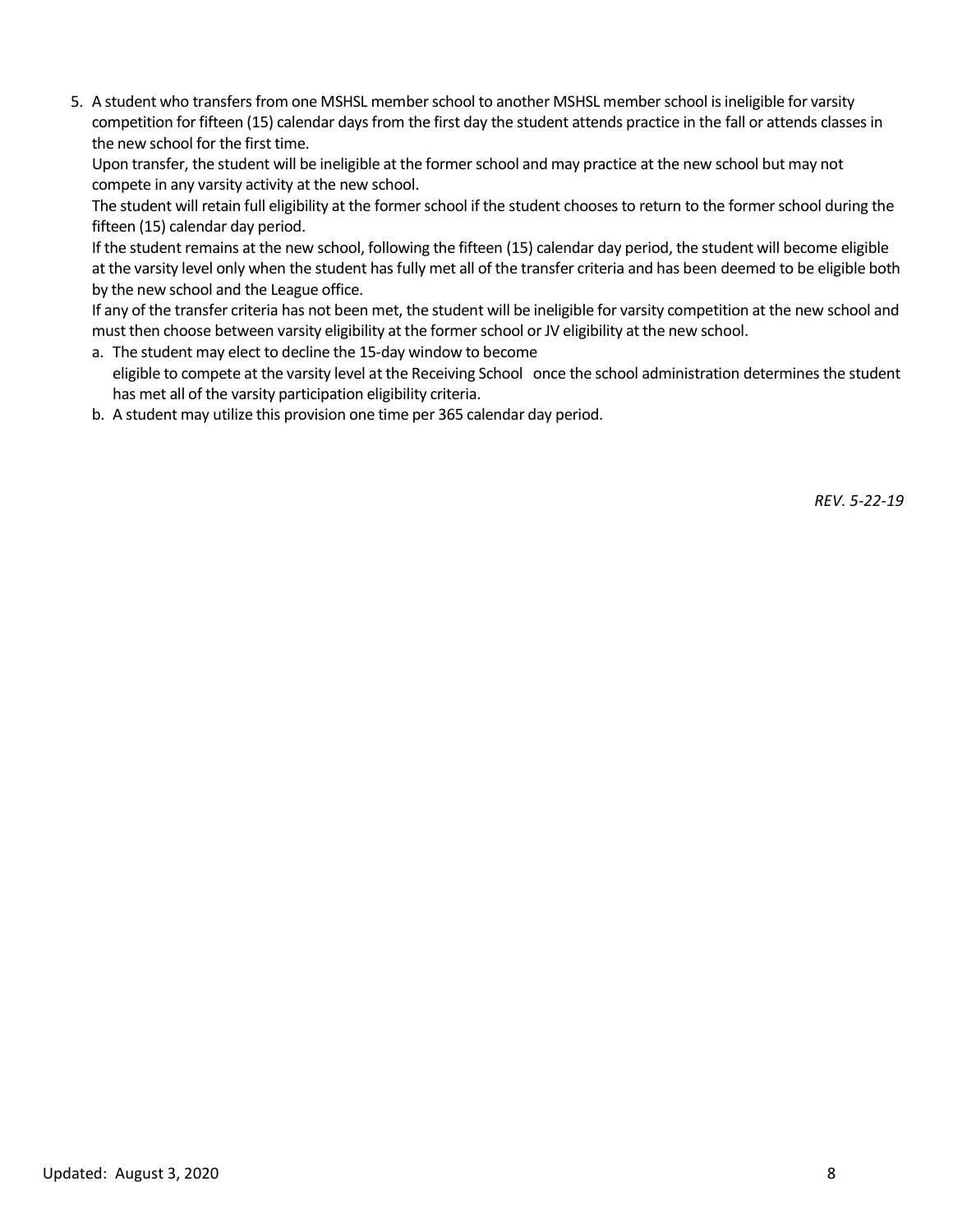## **CONCUSSION MANAGEMENT RECOMMENDATIONS FOR MSHSL ATHLETES**

#### **Acute injury**

When a player shows any symptoms or signs of a concussion, the following should be applied.

- 1. The player should not be allowed to return to play in the current game or practice.
- 2. The player should not be left alone, and regular monitoring for deterioration is essential over the initial few hours afterinjury.
- 3. The player should be medically evaluated after the injury.
- 4. Return to play must follow a medically supervised stepwise process.

A player should never return to play while symptomatic. "When in doubt, sit them out!"

#### **Return to play protocol**

Return-to-play decisions are complex. An athlete may be cleared to return to competition only when the player is free of all signs and symptoms of a concussion at rest and during exercise. Once free of symptoms and signs of concussion, a stepwise symptom free exercise process is required before a player can return to competition.

- Each step requires a minimum of 24 hours.
- The player can proceed to the next level only if he/she continues to be free of any symptoms and or signs at the current level.
- If any symptoms or signs recur, the player should drop back to the previous level.

The return to play after a concussion follows a stepwise process:

- 1. No activity, complete rest until all symptoms have resolved. Once asymptomatic, proceed to level 2.
- 2. Light aerobic exercise such as walking or stationary cycling, no resistance training.
- 3. Sport specific exercise—for example, skating in hockey, running in soccer; progressive addition of resistance training at steps 3 or 4.
- 4. Non-contact training drills.
- 5. Full contact training after medical clearance.
- 6. Game play.

The final return to competition decision is based on clinical judgment and the athlete may return only with written permission from a health care provider who is registered, licensed, certified, or otherwise statutorily authorized by the state to provide medical treatment; is trained and experienced in evaluating and managing concussions; and is practicing within the person's medical training and scope of practice.

Neuropsychological testing or balance testing may help with the return to play decision and may be used after the player is symptom free, but the tests are not required for the symptom free player to return to play.

For more information please refer to the references listed below and **www.concussionsafety.com**.

#### **Signs Observed by Coaching Staff**

- 
- 
- 
- 
- Can't recall events prior to hit or fall Can't recall events after hit or fall
- Appears dazed and stunned **Is confused about assignment or position**
- Forgets sports plays **IS unsure of game, score, or opponent**
- Moves clumsily **Answers questions slowly Answers questions slowly**
- Loses consciousness (even briefly) Shows behavior or personality changes
	-

#### **Symptoms Reported by Athlete**

- Headache or "pressure" in head Nausea or vomiting
- Balance problems or dizziness Double or blurry vision
- Sensitivity to light **Sensitivity to noise** Sensitivity to noise
- Feeling sluggish, hazy, foggy, or groggy Concentration or memory problems
- 
- 
- 
- 
- 
- **Confusion Confusion Confusion Does not "feel right"**
- 
- 
- 
-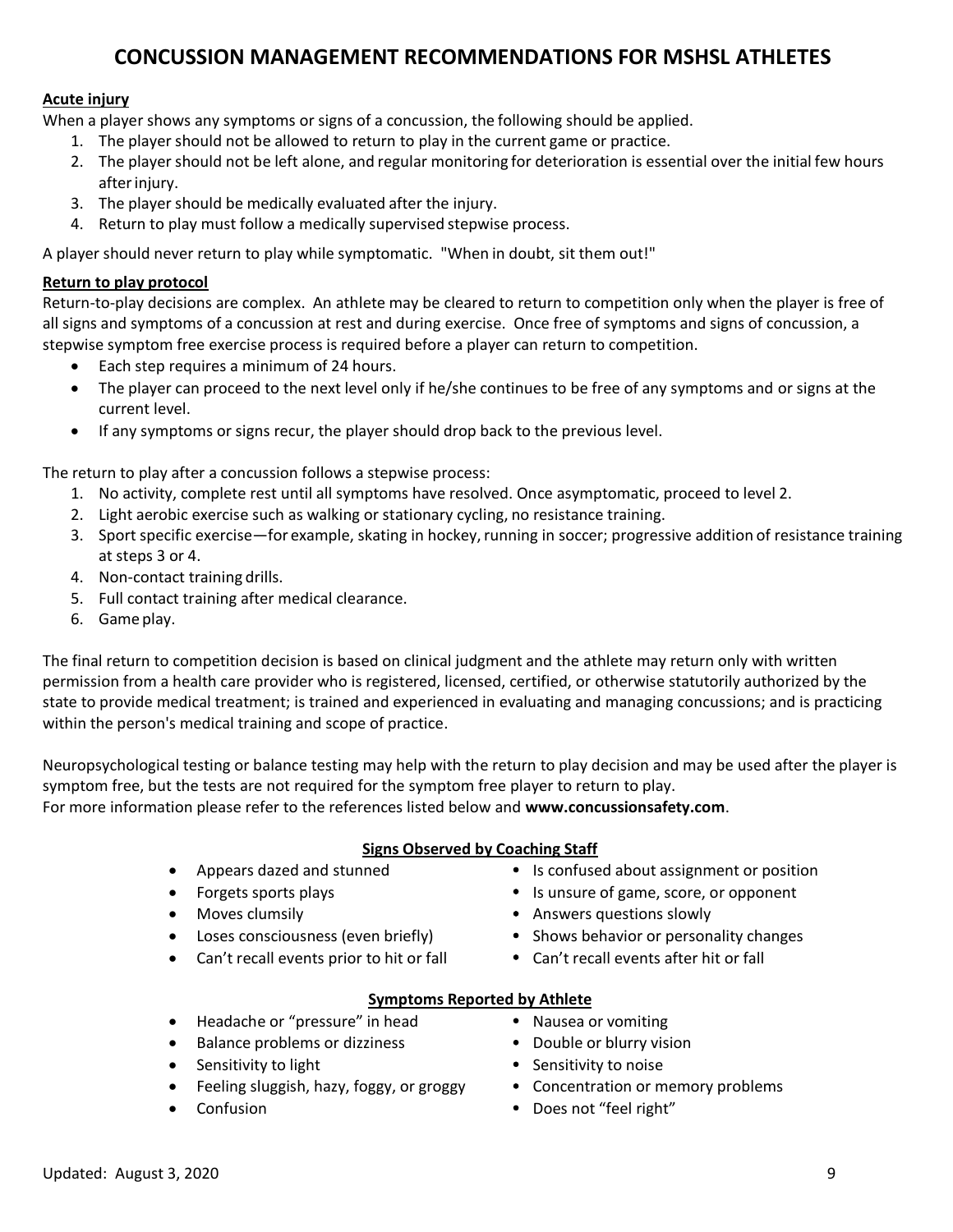**2020-2021 MSHSL Eligibility Statement**



**All MSHSL eligibility determinations are based on the most current official handbook on the MSHSL website at:** [www.mshsl.org/about/mshsl-handbook](http://www.mshsl.org/about/mshsl-handbook)

#### *Statement to be signed by the participant from a MSHSL member school and by the participant's parent or guardian each school year prior to participation in that year. Please check all items:*

 $\Box$  I have read, understand, and acknowledge receiving the 2020-2021 MSHSL Eligibility Brochure, which contains only a summary of the eligibility rules of the Minnesota State High School League. I understand that a copy of the Official Handbook of the MSHSL is on file with the senior high school athletic director and or principal and that I may review it, in its entirety, if I so choose. The Official Handbook and MSHSL bylaws are also posted on the MSHSL website at: [www.mshsl.org/about/mshsl-handbook.](http://www.mshsl.org/about/mshsl-handbook)

**We, the student and parent, have reviewed Concussion Management Recommendations for MSHSL Athletes contained in the Eligibility Brochure and on the following website:** www.cdc.gov/headsup

 $\Box$  I understand that once I sign the eligibility statement all eligibility rules apply:

- 12 months of the year;
- Whether I am currently participating or not;
- Continuously from the first signing of the statement through the completion of my high school eligibility.
- $\Box$  Regardless of my age I agree to follow all of the MSHSL Bylaws in order to be eligible to represent my school in Leaguesponsored activities.
- $\Box$  I further understand that a member school of the MSHSL must adhere to all of the rules and regulations that pertain to the League athletics/activities a school may sponsor and that local rules may be more stringent, and penalties more severe, than MSHSL rules.

#### **STUDENT CODE OF RESPONSIBILITIES**

- $\Box$  As a student participating in my school's interscholastic activities, I understand and accept the following responsibilities:
	- I will respect the rights and beliefs of others and will treat others with courtesy and consideration.
	- I will be fully responsible for my own actions and the consequences of my actions.
	- I will respect the property of others.
	- I will respect and obey the rules of my school and the laws of my community, state and country.
	- I will show respect to those who are responsible for enforcing the rules of my school and the laws of my community, state and country.

**A student whose character or conduct violates the Student Code of Responsibilities or is suspended or expelled is not in good standing and is ineligible for a period of time as determined by the principal. While a student not in good standing, a student may not serve any penalty for MSHSL Bylaw violations.**

*Informed Consent:* By its nature, participation in interscholastic athletics includes risk of injury and the transmission of infectious diseases such as HIV, Herpes and Hepatitis B and others. Although serious injuries are not common, and the risk of HIV transmission is almost nonexistent in supervised school athletic programs, it is impossible to eliminate all risk. Participants have the responsibility to help reduce that risk. Participants must obey all safety rules, report all physical and hygiene problems to their coaches, follow a proper conditioning program, and inspect their own equipment daily. **PARENTS, GUARDIANS OR STUDENTS WHO MAY NOT WISH TO ACCEPT THE RISK DESCRIBED IN THIS WARNING SHOULD NOT SIGN THIS FORM. STUDENTS MAY NOT PARTICIPATE IN AN MSHSL-SPONSORED ACTIVITY WITHOUT THE STUDENT'S AND PARENT'S/GUARDIAN'S SIGNATURE.**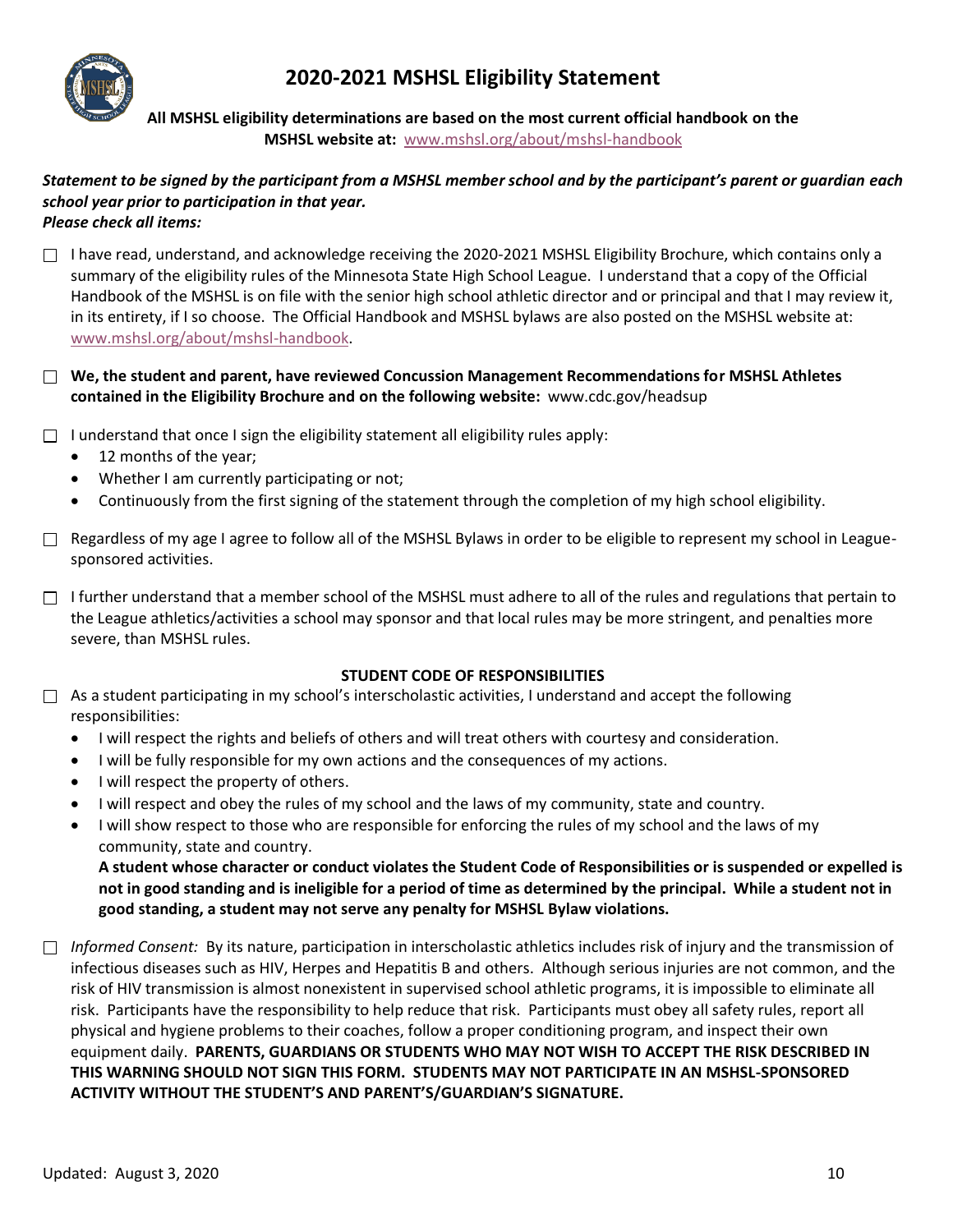## **2020-2021 MSHSL Eligibility Statement (con't)**

- $\Box$  I consent to the athletic trainer or coach treating injuries and authorize them to discuss those injuries with and release any applicable medical information or records relating to those injuries to coaches, school staff and other qualified health care providers as deemed necessary within their scope of practice.
- $\Box$  I further understand that in the case of injury or illness requiring transportation to a health care facility, that a reasonable attempt will be made to contact the parent or guardian in the case of the student-athlete being a minor, but that, if necessary, the student-athlete will be transported via ambulance to the nearest hospital.
- $\Box$  By signing this we acknowledge that we have read the information contained in the 2020-2021 MSHSL Eligibility Brochure and Statement.
- $\Box$  I/we acknowledge the electronic signature confirms I/we have read and reviewed the information contained in the contents of the Eligibility Brochure and Statement. I/we also acknowledge this electronic signature has the same legal effect, validity, and enforceability as a signature in a non-electronic form.

**The student/parent authorizes the release of documents and other pertinent information by the school in order to determine student eligibility. In addition, the student/parent understands and agrees that public information shall include names and pictures of students participating in or attending extra-curricular activities, school events, and High School League activities or events.**

| I am a home school student? $YES \cap NO \cap$ | I am an online student? YES $\Box$ NO $\Box$ |                 |
|------------------------------------------------|----------------------------------------------|-----------------|
| Student's Printed Name                         | <b>Birth Date</b>                            | Grade in School |
| Student's Signature                            |                                              | Date            |
| Parent's or Guardian's Signature               |                                              | Date            |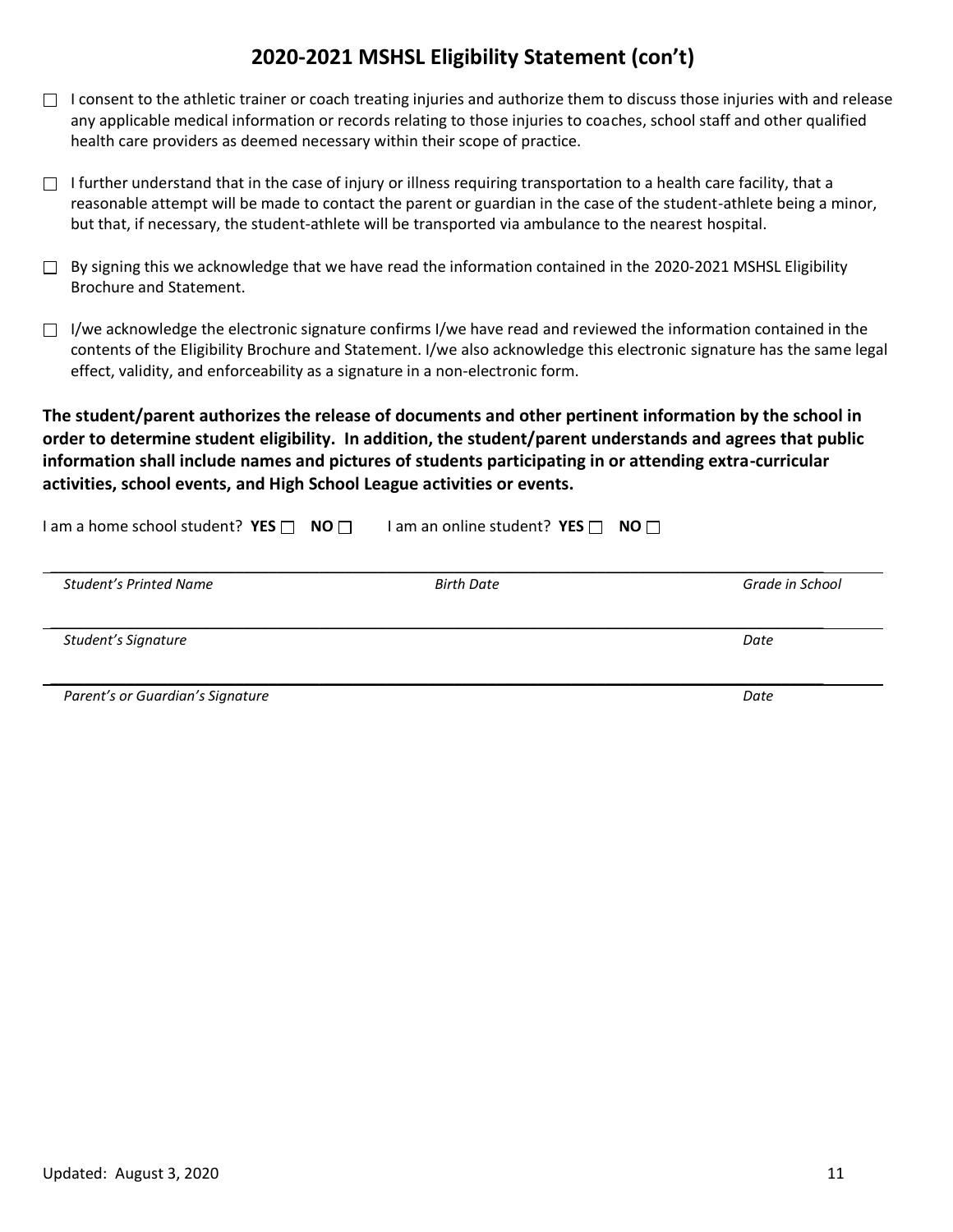## **MSHSL ANNUAL SPORTS HEALTH QUESTIONNAIRE**

| <b>DATE</b> |        |                                                     |  |
|-------------|--------|-----------------------------------------------------|--|
| Name        |        | Birth Date _______ / ______/ _________<br>Age       |  |
| Grade       | School | Sport(s)                                            |  |
| Address     |        |                                                     |  |
| Phone       |        | Date of Last Sports Qualifying Physical Exam (SQPE) |  |

**Check Yes or No boxes for each question or Circle question numbers for which you cannot answer.**

#### **IN THE LAST YEAR, since your last complete Sports Qualifying Physical Exam with your physician or your Year 2 Annual Health Questionnaire, HAVE YOU HAD ANY CHANGES TO THE FOLLOWING QUESTIONS:**

#### Athlete Health Questionnaire *Over the past 2 weeks, how often have you been bothered by any of the following problems? (Circle response.)* Not at all Several days Over half the days Nearly every day Feeling nervous, anxious, or on edge  $\begin{array}{cccc} 0 & 1 & 2 & 3 \end{array}$ Not being able to stop or control worrying 0 1 2 3 3 Little interest or pleasure in doing things  $\begin{array}{ccc} 0 & 1 & 2 & 3 \end{array}$ Feeling down, depressed, or hopeless 0 1 3 3 (If the sum of responses to questions 1 & 2 or 3 & 4 are  $\geq$ 3, please see your provider) **YES NO** 1. In the last year, has a doctor restricted your participation in sports for any reason without clearing you to return to sports? .....................................................................................................................................  $\Box$  $\Box$ IMPORTANT HEART HEALTH QUESTIONS ABOUT YOU IN THE LAST YEAR 2. In the last year, have you passed out or nearly passed out *during* or *after* exercise?.................................  $\Box$  $\Box$ 3. In the last year, have you had discomfort, pain, tightness, or pressure in your chest during exercise?......  $\Box$  $\Box$ 4. In the last year, does your heart race or skip beats (irregular beats) during exercise? ...............................  $\Box$  $\Box$ 5. In the last year, do you get light-headed or feel more short of breath than expected during exercise? ....  $\Box$  $\Box$ 6. In the last year, have you had an unexplained seizure? ..............................................................................  $\Box$  $\Box$ IMPORTANT HEART HEALTH QUESTIONS ABOUT YOUR FAMILY IN THE LAST YEAR 7. In the last year, has anyone in your immediate family died suddenly and unexpectedly for no apparent reason? .................................................................................................................................  $\Box$  $\Box$ 8. In the last year, has any family member or relative died of heart problems or had an unexpected or unexplained sudden death before age 35 (including an unexplained drowning or an unexplained car accident)? ............................................................................................................................................  $\Box$  $\Box$ 9. In the last year, has anyone in your immediate family had instances of unexplained fainting, seizures, or near drowning? ....................................................................................................................................  $\Box$  $\Box$ 10. In the last year, has anyone in your immediate family been diagnosed with hypertrophic cardiomyopathy, Marfan Syndrome, arrhythmogenic right ventricular cardiomyopathy, long or short QT Syndrome, Brugada Syndrome, or catecholaminergic polymorphic ventricular tachycardia?....................................  $\Box$  $\Box$ 11. In the last year, has anyone in your immediate family under age 35 had a heart problem, pacemaker, or implanted defibrillator? ........................................................................................................................  $\Box$  $\Box$ MEDICAL RISK QUESTIONS IN THE LAST YEAR

| 12. In the last year, have you had a head injury or concussion that still has symptoms like continuing headaches, |        |  |
|-------------------------------------------------------------------------------------------------------------------|--------|--|
|                                                                                                                   | $\Box$ |  |